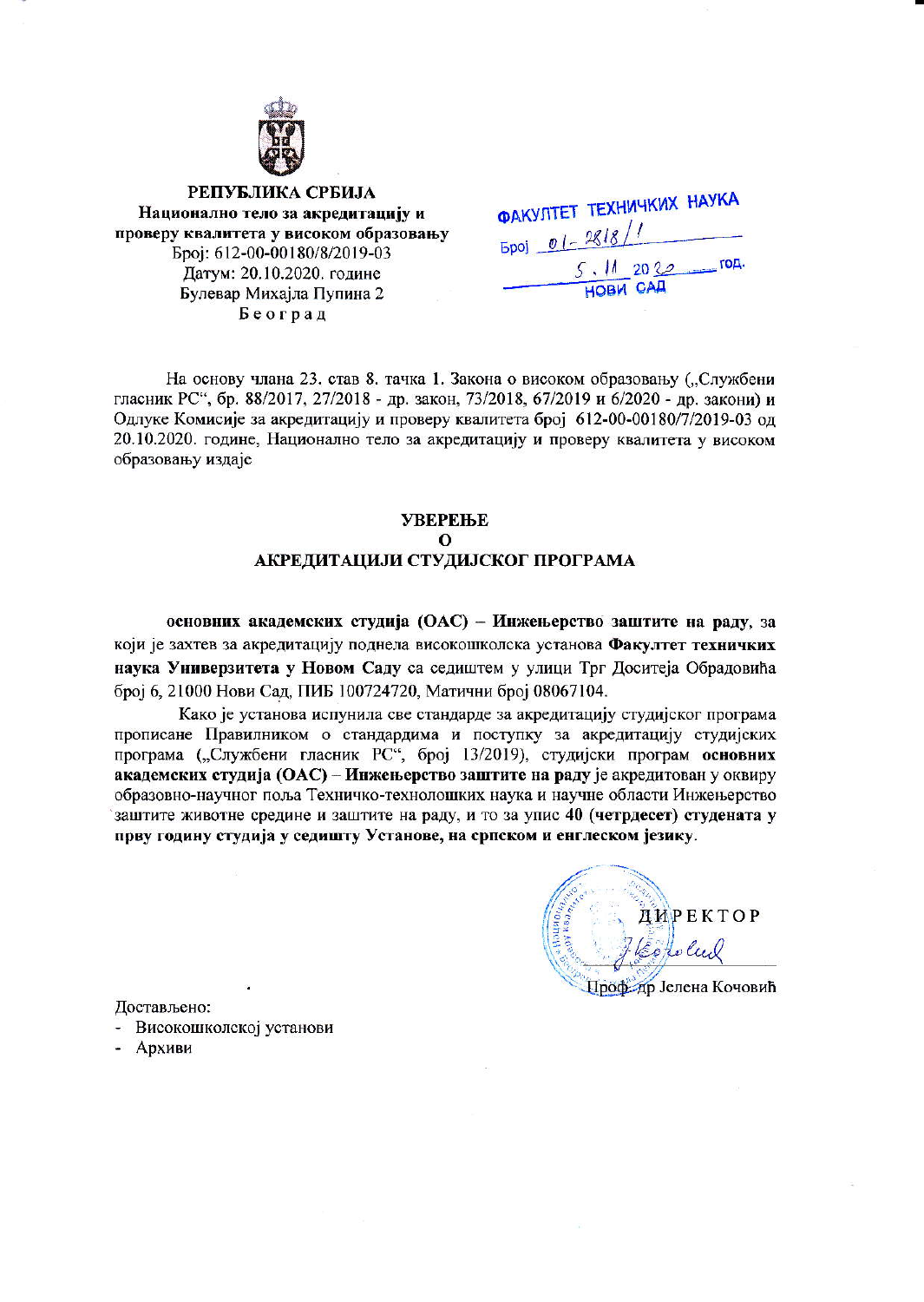

Република Србија КОМИСИЈА ЗА АКРЕДИТАЦИЈУ И ПРОВЕРУ КВАЛИТЕТА Број: 612-00-01307/2012-04 22.03.2013. године Београд

#### **УВЕРЕЊЕ** О АКРЕДИТАЦИЈИ СТУДИЈСКОГ ПРОГРАМА ОСНОВНИХ АКАДЕМСКИХ СТУДИЈА

Утврђује се да УНИВЕРЗИТЕТ У НОВОМ САДУ - ФАКУЛТЕТ ТЕХНИЧКИХ НАУКА са седиштем у ТРГ ДОСИТЕЈА ОБРАДОВИЋА 6, НОВИ САД, ПИБ: 100724720, Матични број: 08067104, испунио је стандарде прописане Правилником о стандардима и поступку за акредитацију високошколских установа и студијских програма ("Службени гласник РС" број 106/06, 112/08), за акредитацију студијског програма основне академске студије - ИНЖЕЊЕРСТВО ЗАШТИТЕ НА РАДУ у оквиру поља техничко-технолошких наука у области инжењерство заштите животне средине и заштите на раду за упис 40 (четрдесет) студената у прву годину у седишту Установе, за извођење на српском и енглеском језику.

Ово уверење издаје се на основу члана 16. став 5. тачка 1) Закона о високом образовању ("Службени гласник РС" број 76/05, 100/07, 97/08, 44/10).

Достављено: - високошколској установи - архиви КАПК

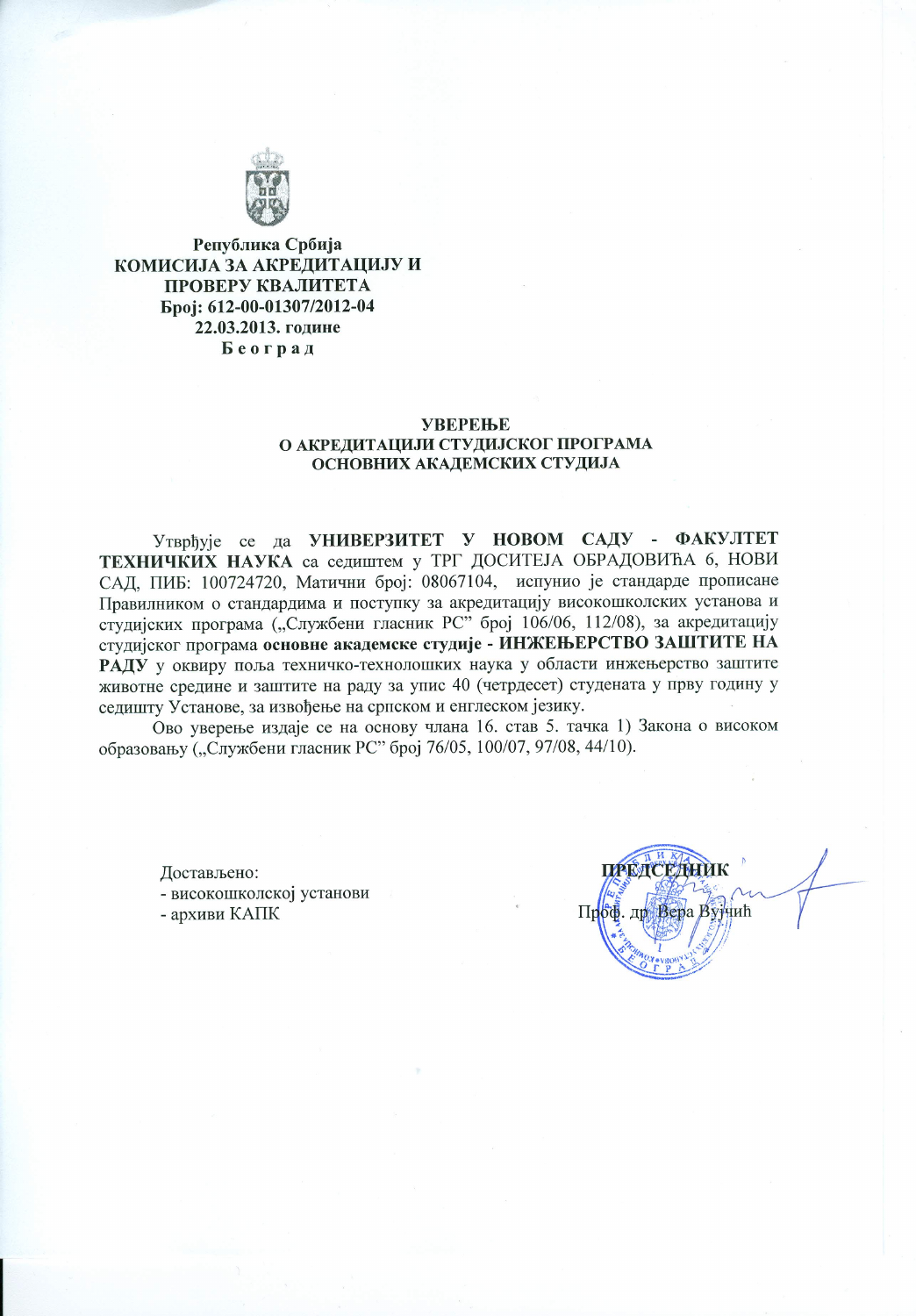

Република Србија КОМИСИЈА ЗА АКРЕЛИТАЦИЈУ И ПРОВЕРУ КВАЛИТЕТА Epoj: 612-00-1062/2012-04 09.11.2012. године Београд

# **YBEPEHE** О АКРЕДИТАЦИЈИ СТУДИЈСКОГ ПРОГРАМА ОСНОВНИХ АКАДЕМСКИХ СТУДИЈА

УНИВЕРЗИТЕТ У НОВОМ САДУ - ФАКУЛТЕТ ТЕХНИЧКИХ НАУКА са седиштем у ТРГ ДОСИТЕЈА ОБРАДОВИЋА 6, НОВИ САД, ПИБ: 100724720, Матични број: 08067104, испунио је стандарде прописане Правилником о стандардима и поступку за акредитацију високошколских установа и студијских програма ("Службени гласник РС" број 106/06,112/08), за акредитацију студијског програма Основне академске студије - ИНЖЕЊЕРСТВО ЗАШТИТЕ НА РАДУ у оквиру поље техничко-технолошких наука и то за упис 60 (шездесет) студената у седишту Установе за извођење на српском и енглеском језику у оквиру одобреног броја студената.

Ово уверење издаје се на основу члана 16. став 5. тачка 1) Закона о високом образовању ("Службени гласник РС" број 76/05,100/07,97/08,44/10).

Достављено: - високошколској установи - архиви КАПК